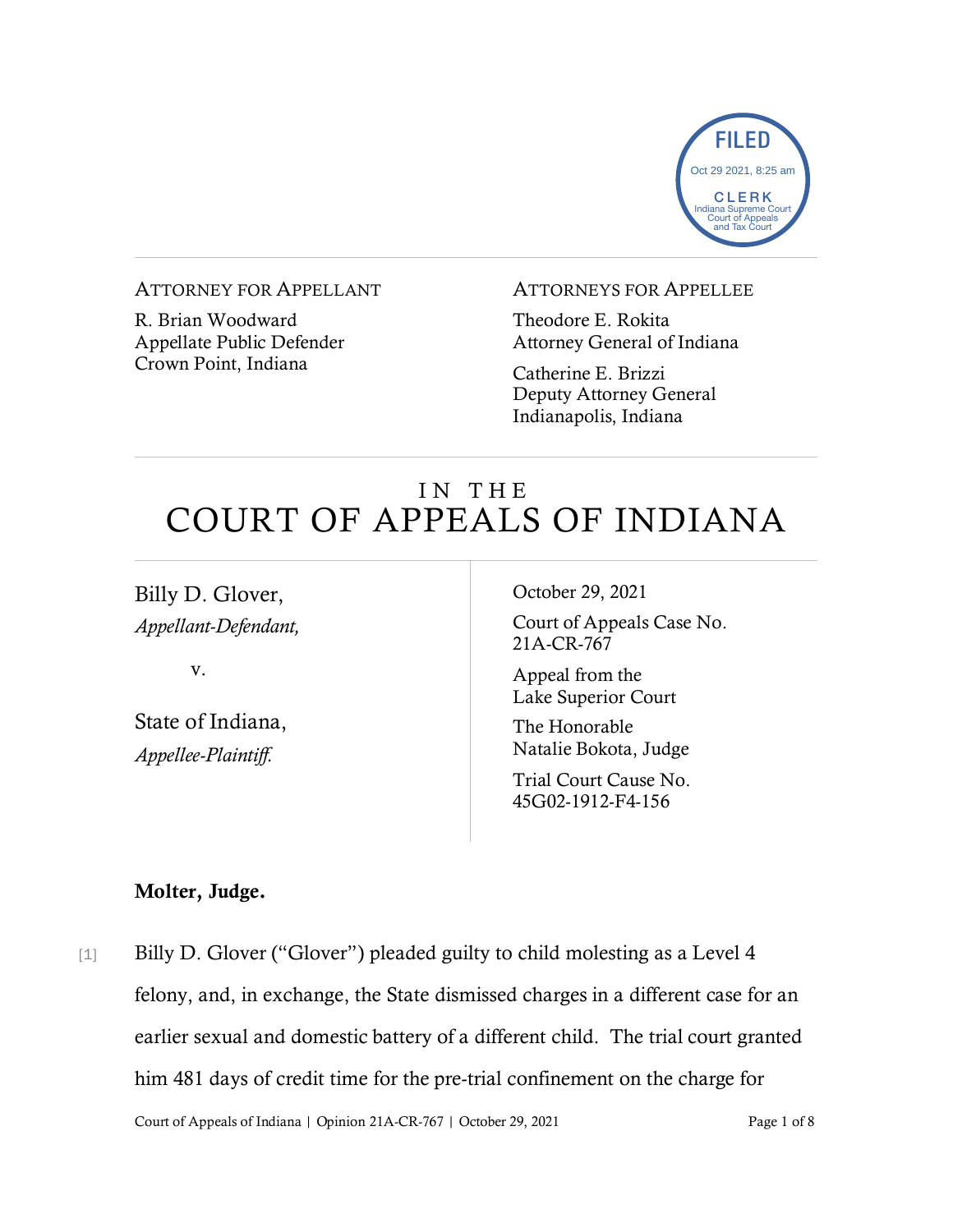which he was sentenced. But Glover argues his period of pre-trial confinement for the dismissed charges should also be credited towards his term of imprisonment for the subsequent child molesting. Because that pre-trial confinement for the earlier, dismissed charges was not the result of the charge for which he was sentenced, the trial court correctly rejected his request.

[2] We therefore affirm.

#### Facts and Procedural History

- [3] On January 17, 2019, Glover was arrested for sexual and domestic battery of his great-niece in 2017 and 2018. Appellant's Conf. App. Vol. 2 at 42, 61. He was charged in Cause No. 45G02-1901-F6-000131 ("Cause No. 131") with two counts of sexual battery and one count of attempted sexual battery—all Level 6 felonies—along with one count of domestic battery as a Class A misdemeanor. *Id.* at 42. On July 3, 2019, he was released on bond after serving 168 days in jail. *Id.*
- [4] Several months later, on October 26, 2019, Glover molested another greatniece. *Id.* at 57. He was arrested for that offense on December 6, 2019, and he was charged the next day with child molesting as a Level 4 felony under Cause No. 45G02-1912-F4-000156 ("Cause No. 156"). *Id.* at 11.
- Court of Appeals of Indiana | Opinion 21A-CR-767 | October 29, 2021 Page 2 of 8 [5] On February 23, 2021, the parties entered into a plea agreement. *Id.* at 63–65. They agreed Glover would plead guilty to child molesting in Cause No. 156 in exchange for the dismissal of Cause No. 131. *Id.* Also, Glover would be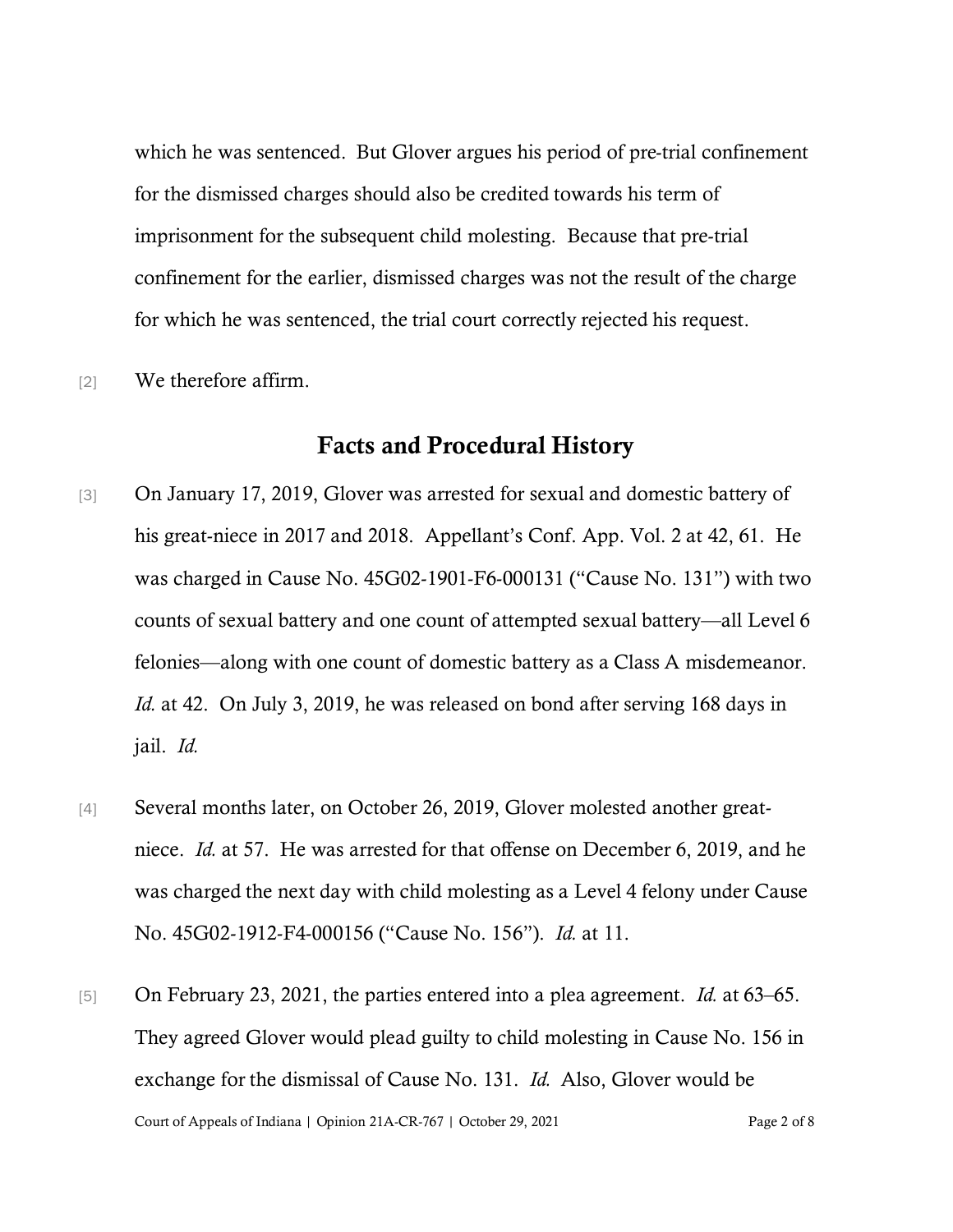sentenced to six years in the Department of Correction with no opportunity for alternative placement. *Id.* The trial court accepted Glover's guilty plea and entered a judgment of conviction for child molesting under Cause No. 156. Appellant's App. Vol. 2 at 68–69.

[6] In sentencing Glover, the trial court granted him 481 days of credit time for time served in Cause No. 156. *Id.* Glover argued he should receive an additional 168 days for time served in Cause No. 131, but the trial court rejected that argument, and Glover now appeals.

## Discussion and Decision

[7] Glover's only issue on appeal is that he contends the trial court erred by failing to award him the correct amount of credit time, claiming he was owed an additional 168 days for time served under Cause No. 131. By statute, "time spent in confinement before sentencing applies toward a prisoner's fixed term of imprisonment." *Robinson v. State*, 805 N.E.2d 783, 789 (Ind. 2004); *see also* Ind. Code §§ 35-50-6-1, 35-50-6-3.1. As both sides acknowledge, "[t]o determine whether a prisoner is entitled to pre-trial credit for actual time served, it must be determined whether the defendant was confined before trial and whether that confinement was the 'result of the criminal charge *for which [the] sentence is being imposed*.'" Appellant's Br. at 7 (emphasis added; quoting *Stephens v. State*, 735 N.E.2d 278, 284 (Ind. Ct. App. 2000), *trans. denied*.); Appellee's Br. at 6 (recognizing same). Because pre-sentence jail time credit is a statutory right,

Court of Appeals of Indiana | Opinion 21A-CR-767 | October 29, 2021 Page 3 of 8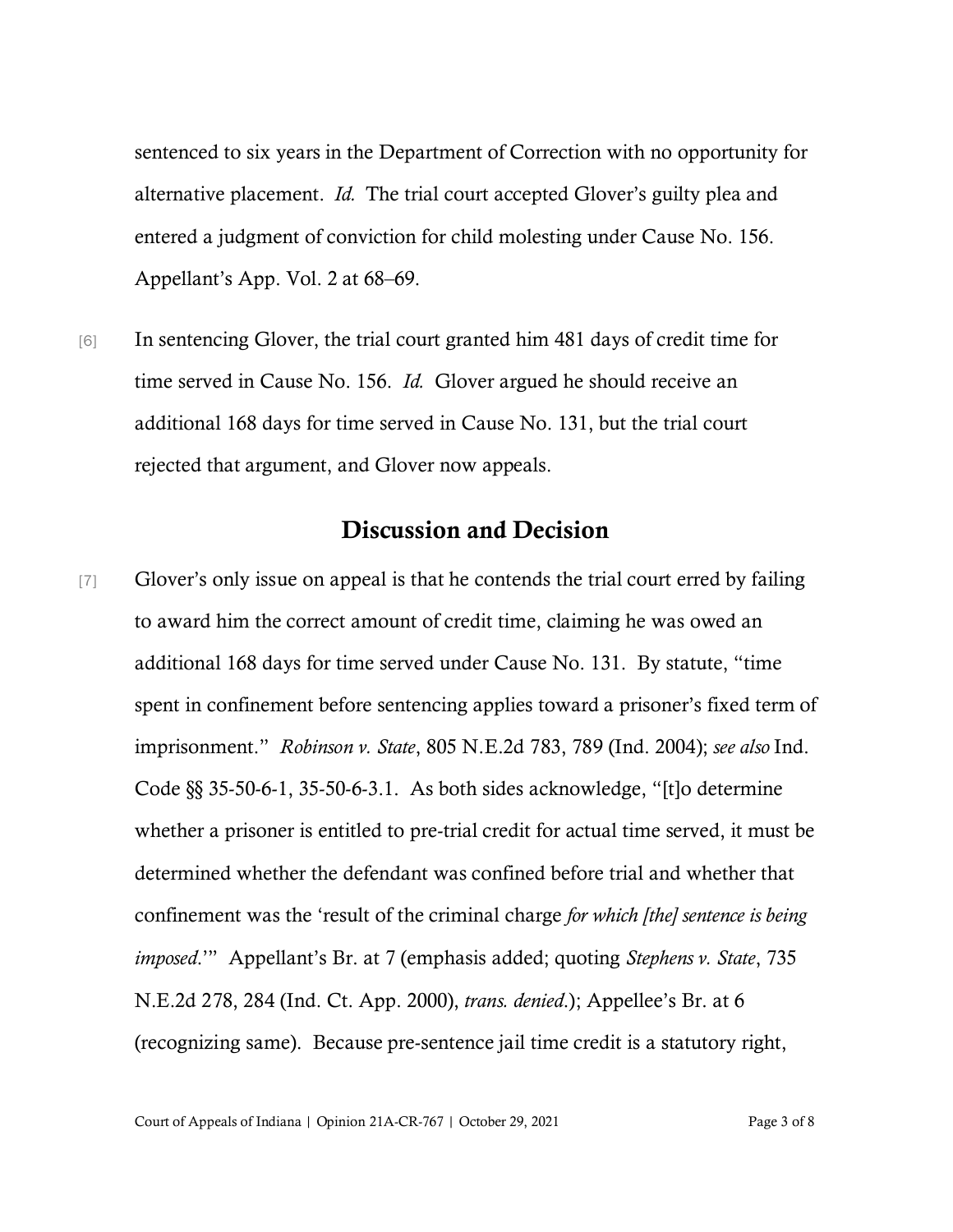trial courts have no discretion in awarding or denying that credit. *Perry v. State*, 13 N.E.3d 909, 911 (Ind. Ct. App. 2014).

- [8] Glover argues there are two reasons he should have been credited with an additional 168 days for the dismissed charges in Cause No. 131. First, the State dismissed those charges "as part and parcel of the negotiated plea agreement," so he believes they are not "wholly unrelated" to the charge for which he was sentenced. Appellant's Br. at 10–11. The trial court was correct to reject this argument because whether the charges are wholly unrelated offenses is not the test.
- [9] Instead, the test is whether the confinement was the result of the criminal charge for which the sentence was imposed. *See Stephens*, 735 N.E.2d at 284 ("Determination of a defendant's pretrial credit is dependent upon (1) pretrial confinement, and (2) the pretrial confinement being a result *of the criminal charge for which sentence is being imposed.*" (emphasis added)). Here, the 168-day confinement period at issue was not for the sentence imposed—the child molesting in Cause No. 156—but rather was for the earlier sexual and domestic battery of a different victim in Cause No. 131. Glover was first arrested for sexual battery and domestic violence in Cause No. 131 on January 17, 2019. Appellant's Conf. App. Vol. 2 at 42. It was several months after his release on bond in Cause No. 131 that he committed the subsequent act of child molesting against a different victim and then was arrested and charged in Cause No. 156.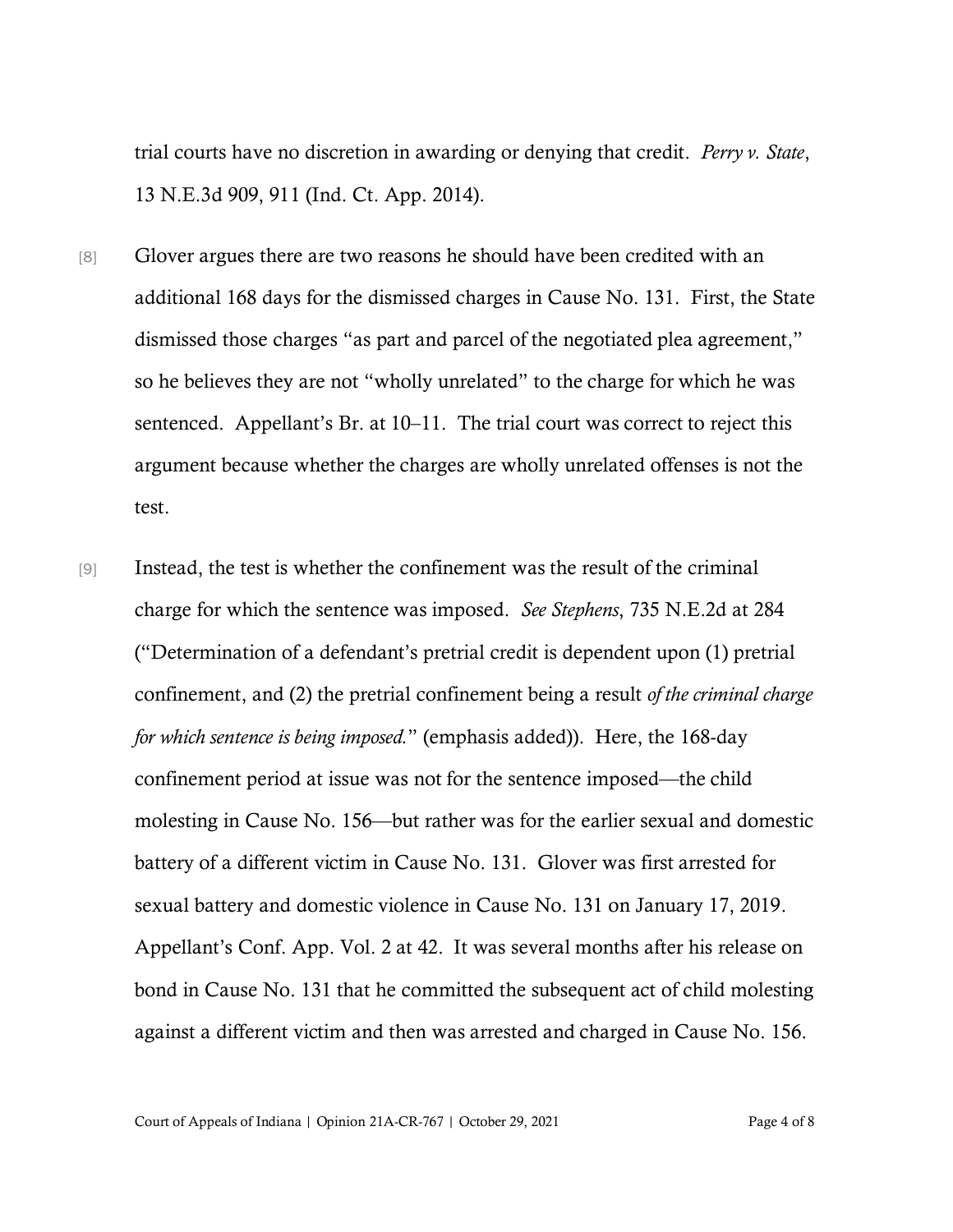*Id.* at 57. Because the confinement in Cause No. 131 was not for the sentence imposed in Cause No. 156, Glover is not entitled to additional credit time.

- [10] Glover's focus on whether the dismissed charges and the charge for which he was sentenced are "wholly unrelated" derives from a misreading of *Purdue v*. *State*, 51 N.E.3d 432 (Ind. Ct. App. 2016). In that case, the defendant was arrested for theft and resisting law enforcement and held in jail for three days; later arrested and charged for three new counts of theft; and later arrested a third time for possession of methamphetamine, trespass, and possession of paraphernalia. *Id.* at 434. After the third arrest, he was confined pre-trial for 128 days after unsuccessfully filing a motion under all three cause numbers to reduce his bond. *Id.* Ultimately, he pleaded guilty to theft charges stemming from the second arrest in exchange for dismissal of all the other charges related to the other two arrests. *Id.*
- [11] Even though it was the third arrest which began the 128-day period of confinement, another panel of this court concluded he was being detained for the charges in all three cause numbers during that time. *Id.* at 437 ("With or without a warrant, however, it was clear that, from March 10 to July 16, Purdue was confined and awaiting trial or sentencing not just for Cause Nos. 1180 and 1246, but also for Cause No. 1030."); *id.* at 438 ("Purdue was charged under Cause Nos. 1030 and 1180 before he was arrested in connection with Cause No. 1246; therefore, all three causes were pending during his 128 days of confinement."). And because Purdue was confined pre-trial for the charge on

Court of Appeals of Indiana | Opinion 21A-CR-767 | October 29, 2021 Page 5 of 8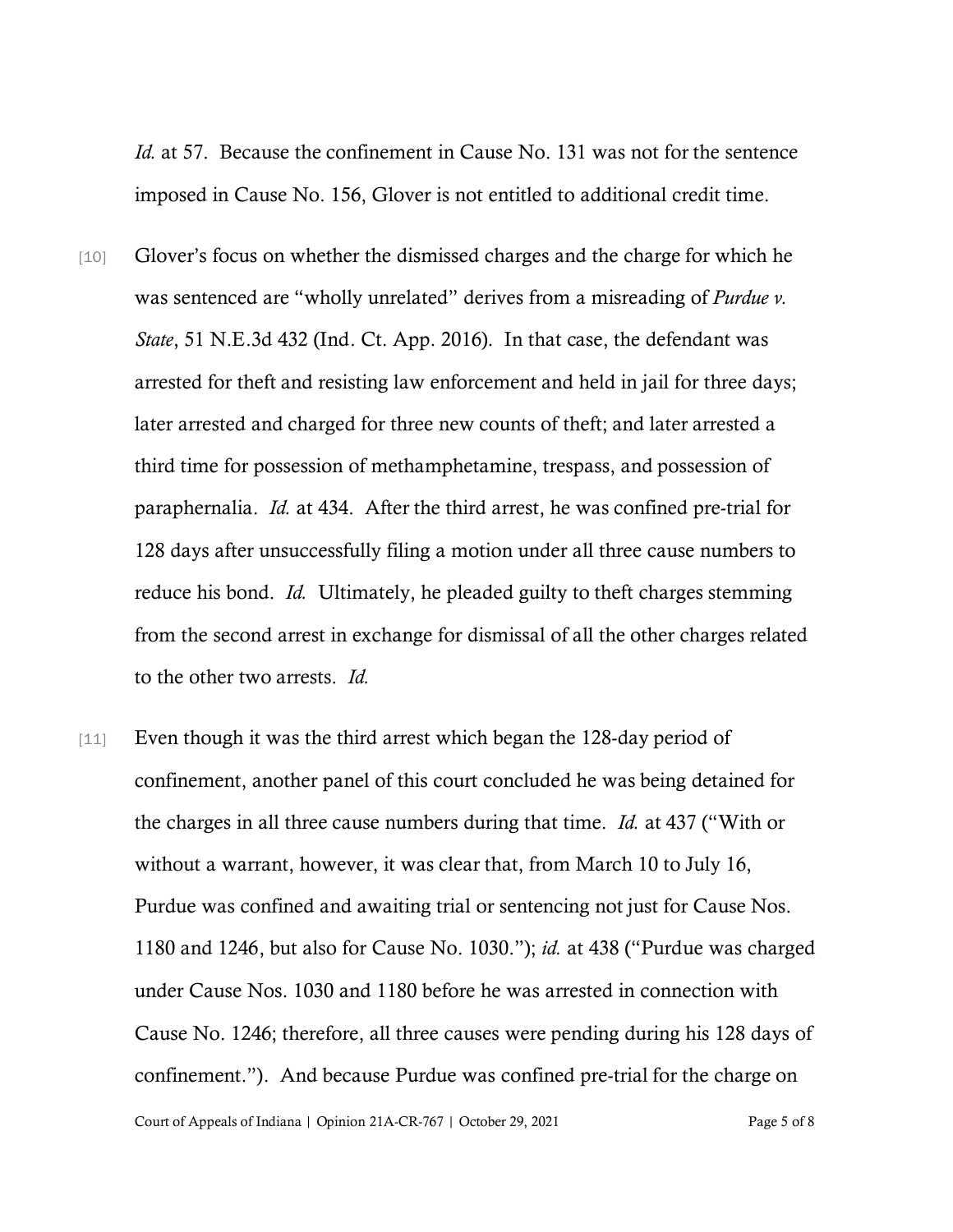which he was ultimately sentenced, the court concluded he was entitled to credit for that time even though he was being detained at the same time for other charges. *Id.*

[12] To be sure, the court acknowledged prior caselaw explaining that "'the Legislature clearly intended the credit to apply only to the sentence for the offense for which the presentence time was served'" because "'[a]ny other result would allow credit time for time served on wholly unrelated offenses.'" *Id.* at 438 (quoting *Dolan v. State*, 420 N.E.2d 1364, 1373 (Ind. Ct. App. 1981)). And the court explained it was not giving Purdue credit for wholly unrelated offenses because he was in jail for all three offenses at the same time; all significant pleadings referenced all three causes; the trial court's order following an initial hearing referenced all three causes; they were all set for a jury trial on the same date; the discovery referenced all three causes; and all three causes and their underlying charges were considered together for plea negotiations. *Id.* at 438. But explaining that the inclusion of separate charges in a single plea negotiation is one reason the charges are not wholly unrelated and therefore credit time is not inconsistent with legislative intent does not mean that the test for granting credit time is whether the charges are wholly unrelated. Nor does it mean that every time multiple charges are included in a single plea negotiation, pre-trial confinement time for all of those charges must be credited for the charge that ultimately results in a sentence, which is the rule Glover proposes.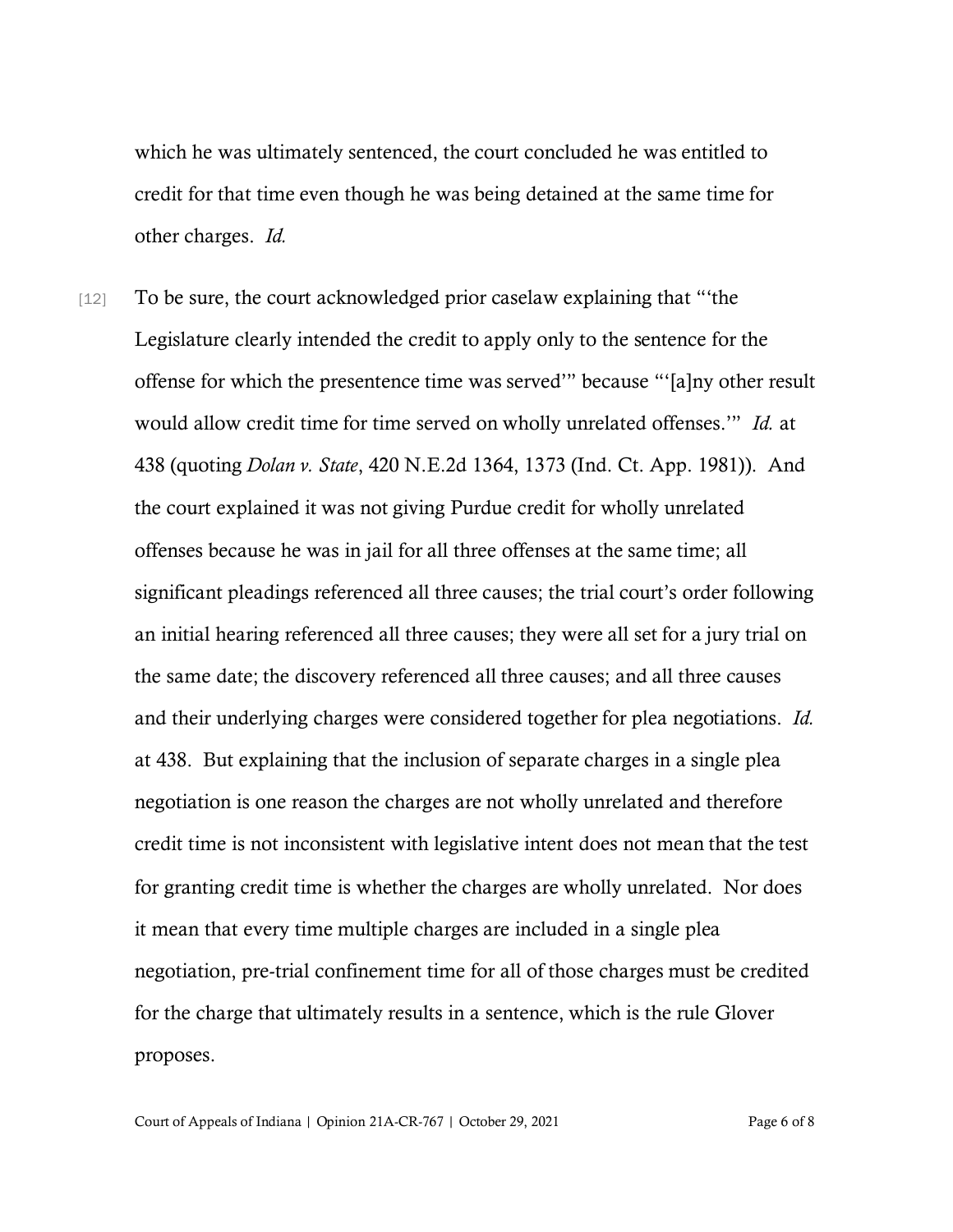- [13] Instead, the test remains whether the confinement was the result of the criminal charge for which the sentence was imposed. *Stephens*, 735 N.E.2d at 284. Here, unlike in *Purdue*, Glover was not being detained on both the dismissed and sentenced charges at the same time, so he is not eligible for credit for the confinement related to the dismissed charges.
- [14] Glover's second argument is that by not crediting him with the 128-day confinement period, he will never get credit for that time because the associated charges have been dismissed. But credit time does not work like store credit where it can be redeemed with the next crime. Instead, credit time protects against double jeopardy by precluding two punishments—first pre-conviction confinement and then post-conviction confinement—for the same offense. *Brown v. State*, 322 N.E.2d 708, 712 (Ind. 1975). And it protects against disparate treatment. *Id.* Without credit time for pretrial confinement, two defendants might be incarcerated for differing lengths of time for the same crime because one has the money for bail and the other does not, or because one trial court is busier than another. *Id.* None of those concerns are present here because the 168-day confinement completely predated the arrest for the charge on which Glover was sentenced.
- [15] Because the 168-day confinement could not be credited towards Glover's sentence, the trial court did not err in denying his request.
- [16] **Affirmed.**